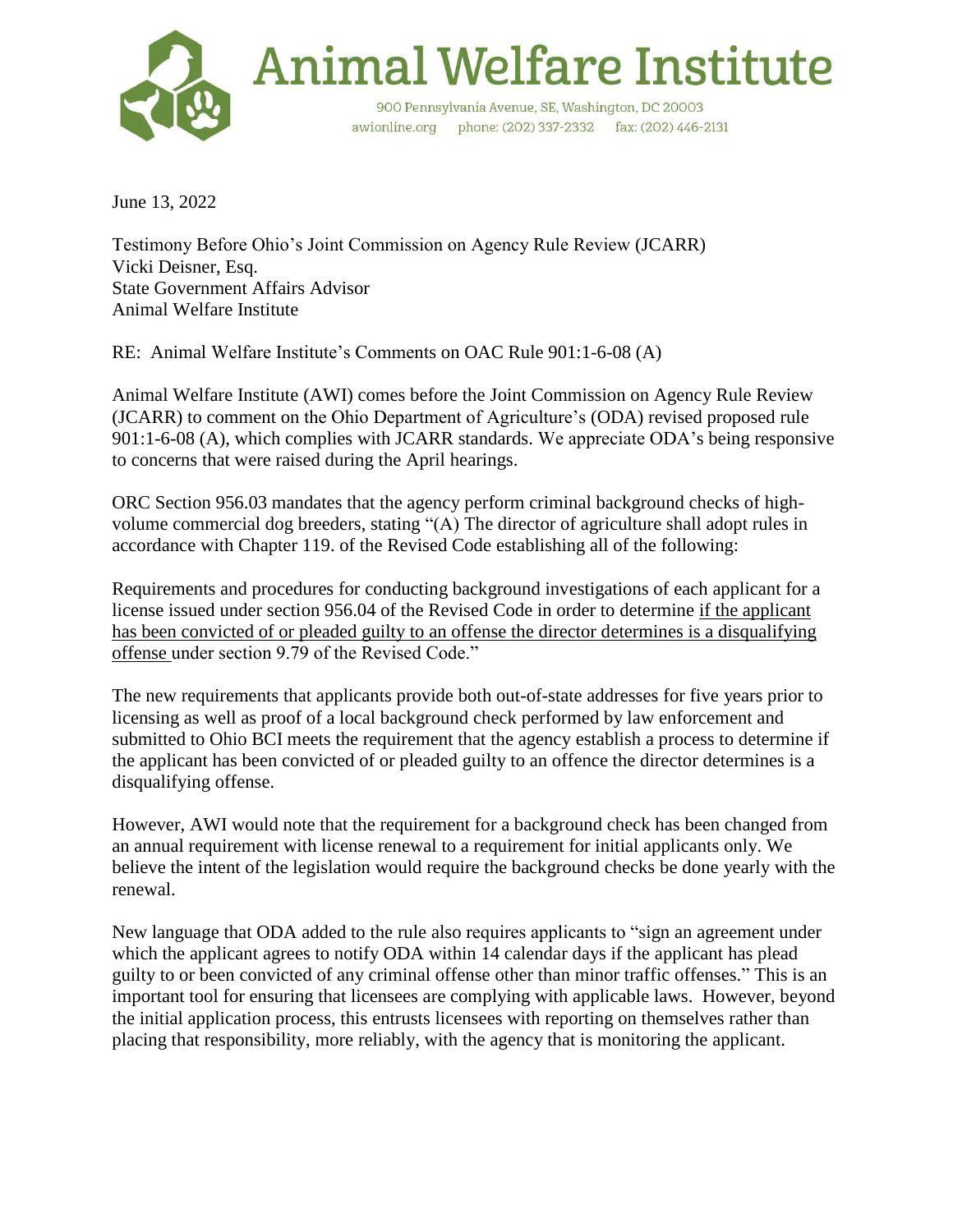AWI would strongly recommend that JCARR request ODA require yearly background checks with license renewal as they do in regard to proof of insurance/surety bond and other annual renewal requirements.

In addition, AWI also recommends that ODA include in its background check a review of USDA records in regard to what commercial dog breeding violations they have for the applicant. In the case of Daniel Gingrich, an Iowa commercial dog breeder that has recently moved to Hillsboro, Ohio, it was years before authorities in Wayne County, Iowa, indicted this man, even though his inspection reports documented over 120 violations of the Animal Welfare Act. USDA investigators found dead and malnourished dogs on his property. Such records of failing to comply with the federal Animal Welfare Act should be considered disqualifying offenses.

AWI believes that ODA's proposed rule 901:1-6-08 (A) complies with JCARR's standards. However, requiring background checks of breeders every year during their renewal process, the same as the other yearly requirements, would honor the intent of the law, as would a requirement to review the USDA records both at the time of initial application as well as during the annual renewal process.

Vicki Deisner, Esq. State Government Affairs Advisor Animal Welfare Institute [vicki.deisner@gmail.com](mailto:vicki.deisner@gmail.com) 614/493-8383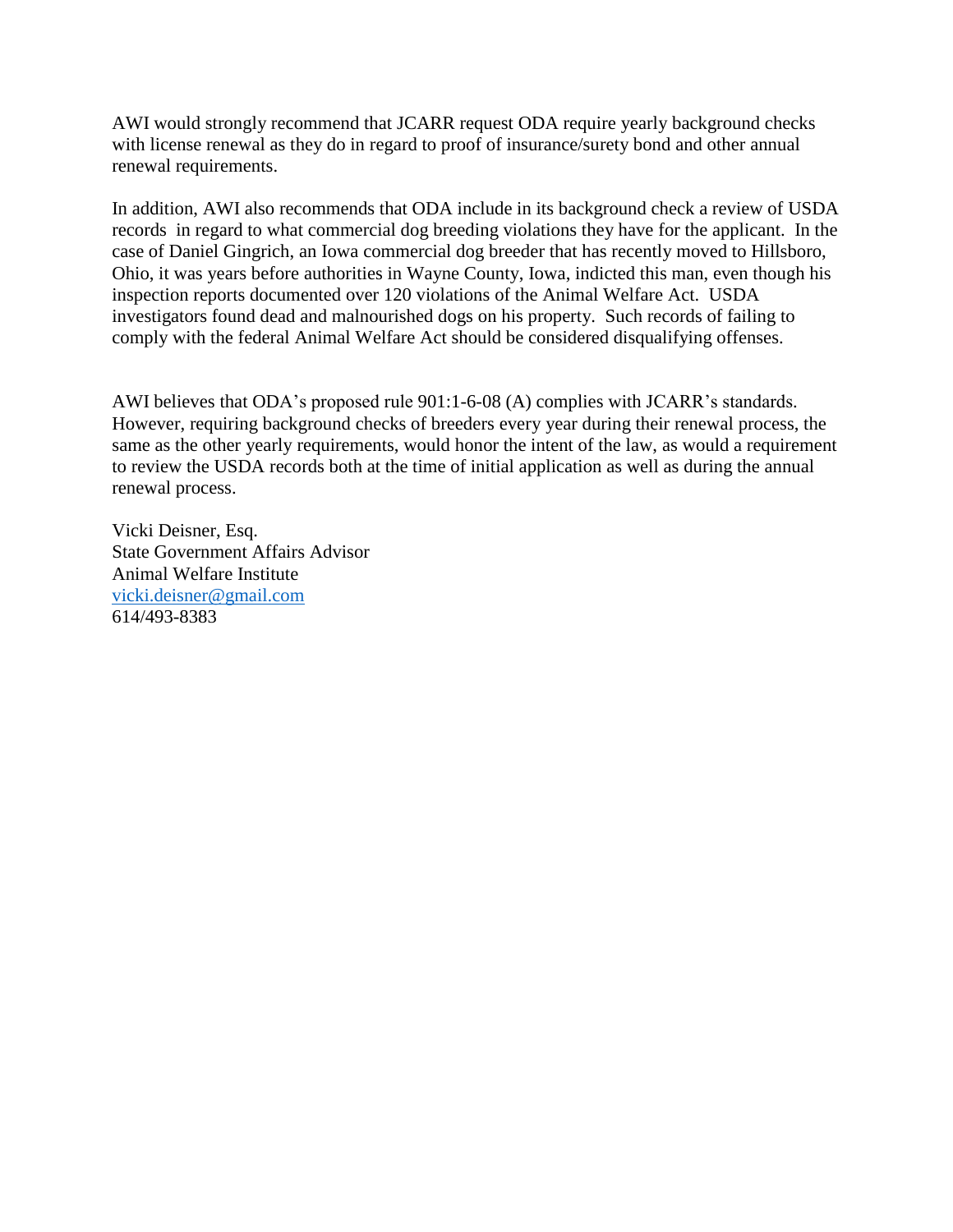## **PHANTOM FIREWORKS**

Distributors of Phantom® and Wolf Pack® Brand Fireworks

*2445 Belmont Ave o. 330.746.1064 Youngstown, Ohio 44505 dpeart@fireworks.com Danial Peart, Director of Government Affairs www.fireworks.com* 

June 9, 2022

Joint Committee on Agency Rule Review SFM Consumer Fireworks Discharge Rules Proposal 1301:7-7-56

Chairwoman Gavarone, Vice-Chair Callender, and members of the committee, my name is Danial Peart, Director of Government Affairs for Youngstown, Ohio-based Phantom Fireworks, the leading retailer of consumer fireworks in the country. Thank you for the opportunity to present our comments on consumer fireworks discharge rules proposal, 1301:7-7-56.

In the interest of brevity, Phantom Fireworks is happy to support the current proposal, and we hope to see it enacted by the long overdue July 1 effective date of legal consumer fireworks use in Ohio.

Phantom has provided comments during both the CSI and SFM public hearing portions of the rules process, and the Marshal and his staff have been both transparent and fair in their response and in the creation of the document before you today. In the interest of Ohio citizens, as well as the fireworks industry, we encourage the committee to formally adopt this proposed rule.

Sincerely,

Danial Peart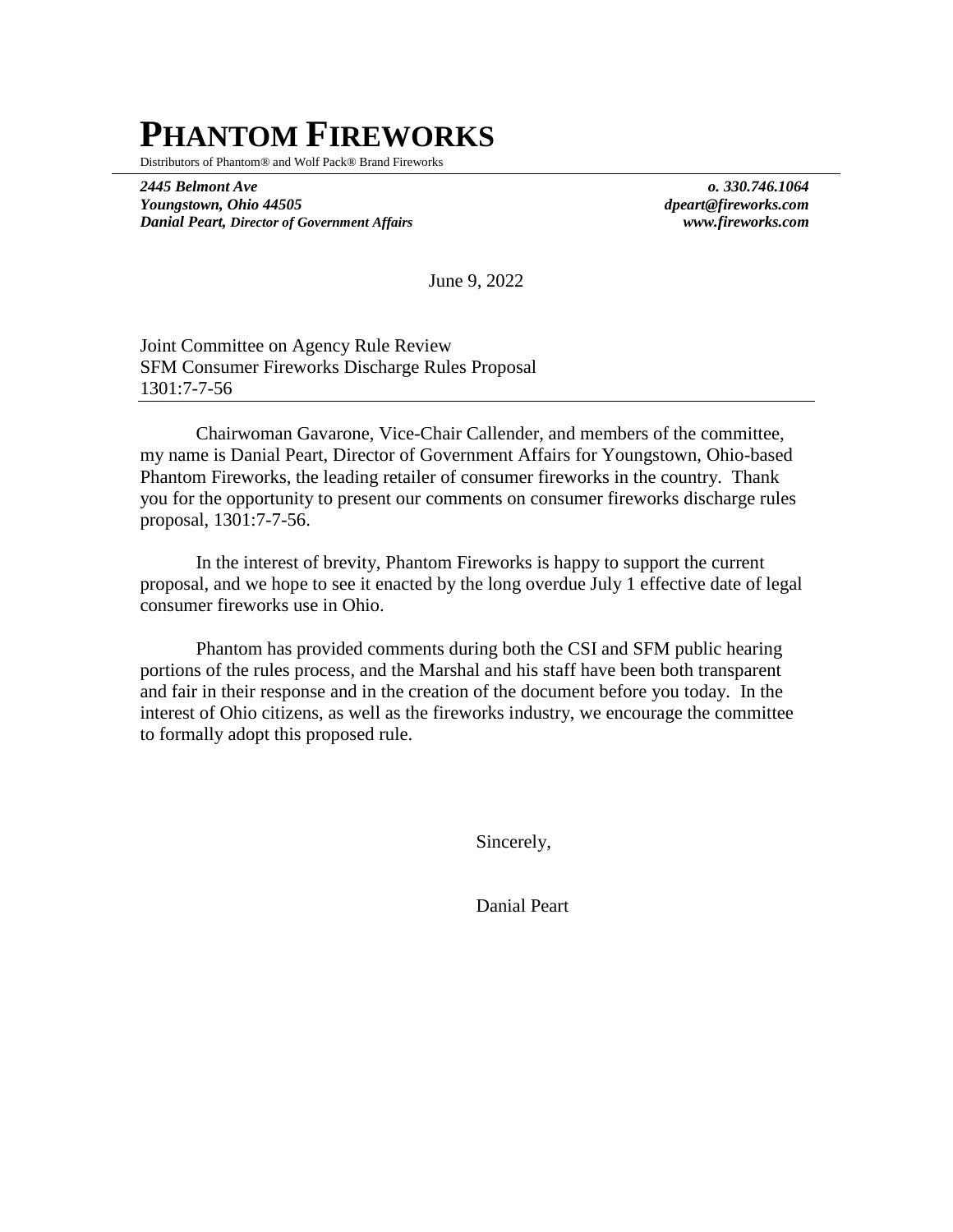## **Lill Farms Inc. 754 Owens Road West Marion, Ohio 43302**

**Preserve Farmland Forever** 

**Joint Committee On Agency Rule Review Committee (JCARR) Verne Riffe Center 77 South High Street** Columbus, Ohio 43215

**Kevin S. Reardon Ohio State Fire Marshal** 8895 E Main St. Reynoldsburg, OH 43068

**Marion County Commissioners** 222 W. Center St. **Marion, OH 43302** 

Ray Grogan, Marion County Prosecuting Attorney 134 E. Center Street **Marion, OH 43302** 

**Matt Bayles, Marion County Sheriff** 100 Executive Drive **Marion, OH 43302** 

**Pleasant Township Trustees** 1035 Owens Rd. West **Marion, OH 43302** 

**Clint Canterbury, Pleasant Twp. Fire Chief** 1035 Owens Rd West **Marion, OH 43302** 

Re: House Bill 172 Fireworks Law

May 31, 2022

Most of you know that since 2017 my horses have endured potentially deadly and dangerous stress and anxiety from 30-45-minute fireworks explosions during the July 4th holiday from the property of neighbor, David Strine, 653 Owens Rd. West, Marion Ohio. The fireworks exploded at that location pose a danger to my horses that are pastured and stalled approximately 1300 feet away from the middle of his property. The sound of each discharge for which I have many audio and video recordings bounces in and around our grain bin system located next to the horse barn which intensifies the sound making it a dangerous situation for my horses and me trying to keep them safe. We also have 30+ head of cattle that are housed in a rented barn about the same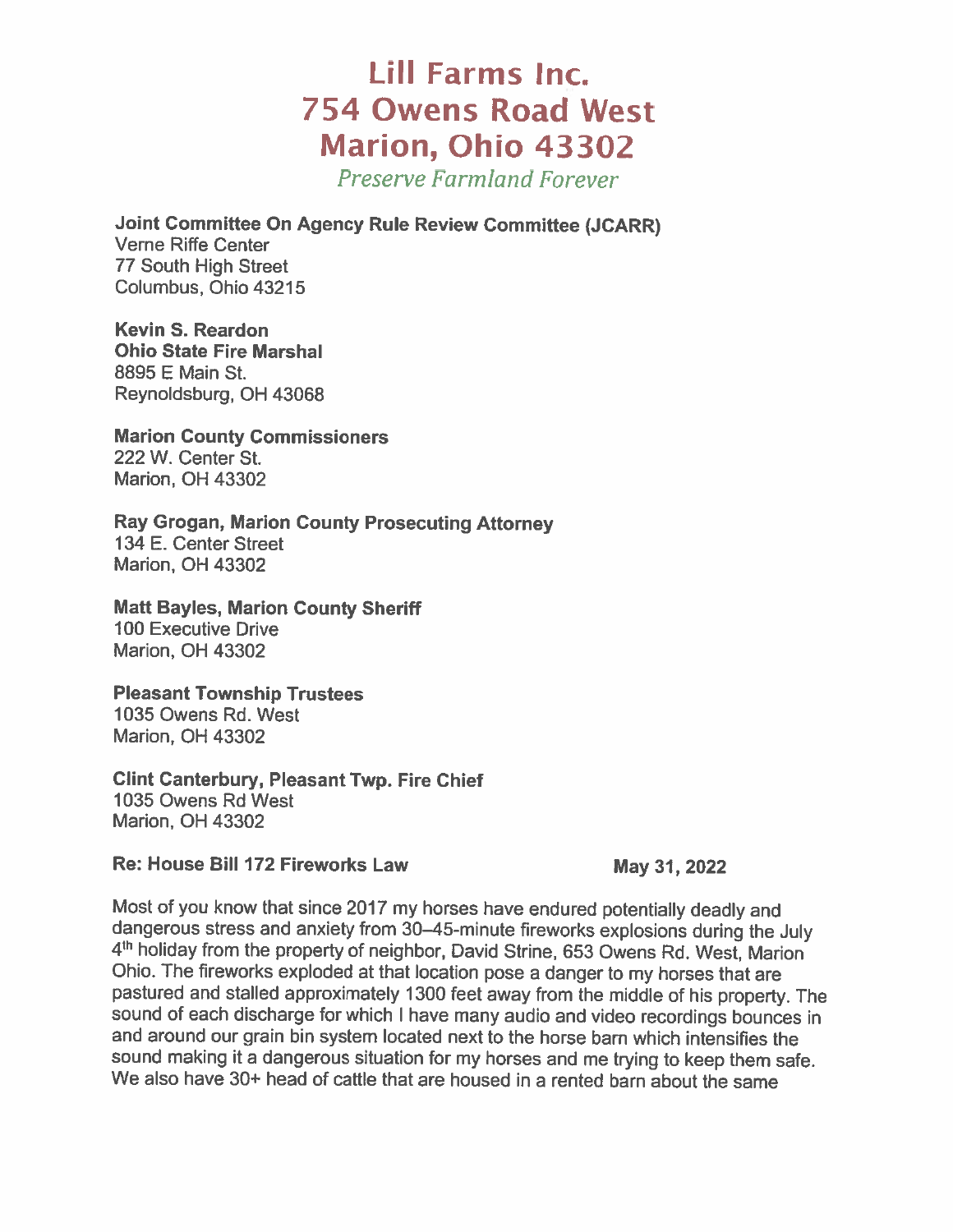distance from his property that also poses a potentially dangerous situation should the cattle ever stampede.

I have advocated for fireworks restrictions with legislators, Ohio State Fire Marshal, Marion County Sheriff, Marion County Prosecuting Attorney, Pleasant Township Fire Chief and Pleasant Township Trustees through in-person meetings, letters, and public testimony. My efforts have resulted in little change except the State Fire Marshal rules committee did add language about livestock and a 150-foot separation from point of discharge to a property line housing livestock. The Prosecutor told me it is not their role to set policy, the Trustees have told me they will not ban or establish restrictions that they cannot enforce, the Sheriff has minimal resources because officers are at the county fair during the July 4th holiday, and they cannot respond to all the increased calls they receive on July 4<sup>th</sup>. The State Fire Marshal's office has told me that the 150-foot separation distance is to prevent injury to bystanders and fire hazard from fireworks fallout. I have been told that the sound that carries is not a fire hazard therefore not something that falls under the responsibility of the fire department. Yet it is precisely the sound and flashing lights from aerial fireworks that travel great distances and may dangerously affect humans, companion and livestock animals, horses, other large animals, as well as wildlife.

I gave public testimony to the State Fire Marshal on May 19, 2022 and asked several questions during the Q&A that followed. To the question of restrictions, I was told local officials are given authority in HB 172 to ban or restrict fireworks in their municipality and they can always impose greater restrictions than the rules imposed by the state. I was told it is up to local officials to define what is hazardous or endangering to a person or animal as stated in the following rule: (f) 5626.5.6 Prohibited conduct. (x) The discharge of 1.4G fireworks in a manner that would be deemed hazardous to property or endanger a person or animal. I will say with certainty that the fireworks exploded 1300 feet from my horse barn, grain bins, and pasture endangers my horses. When that sound travels in and around our grain bin system it is greatly intensified. Unfortunately, since officials have not included sufficient restrictions that would protect nearby agriculture activity, I would have to bear not only the loss or injury of my horse but also the cost of proving endangerment. Apparently, I am not the only person concerned about fireworks since the Sheriff reported that his office is swamped with calls during the July 4th holiday.

This letter serves as another notice to all that the dangers and possibly deadly consequences of fireworks imposed on me, my horses, and my property by fireworks on nearby private citizen's property during the time in which they were illegal, will most likely continue now that fireworks are made legal with few restrictions. To Pleasant Township Fire Chief, I question the size of the fireworks being discharged at David Strine's property - they may be 1.4G but they might also be 1.3G given the vertical height they travel and the loud explosion they make. I do not believe that 1.3G are permitted to be discharged on private property without a permit and a licensed person. To Marion County Sheriff, this is also a notice to you that the discharge of fireworks at 653 Owens Rd. West will most likely take place July 2<sup>nd</sup> or 3<sup>rd</sup> and possibly the 4<sup>th</sup>. The size of the fireworks is in question, alcohol being consumed by the handler may also be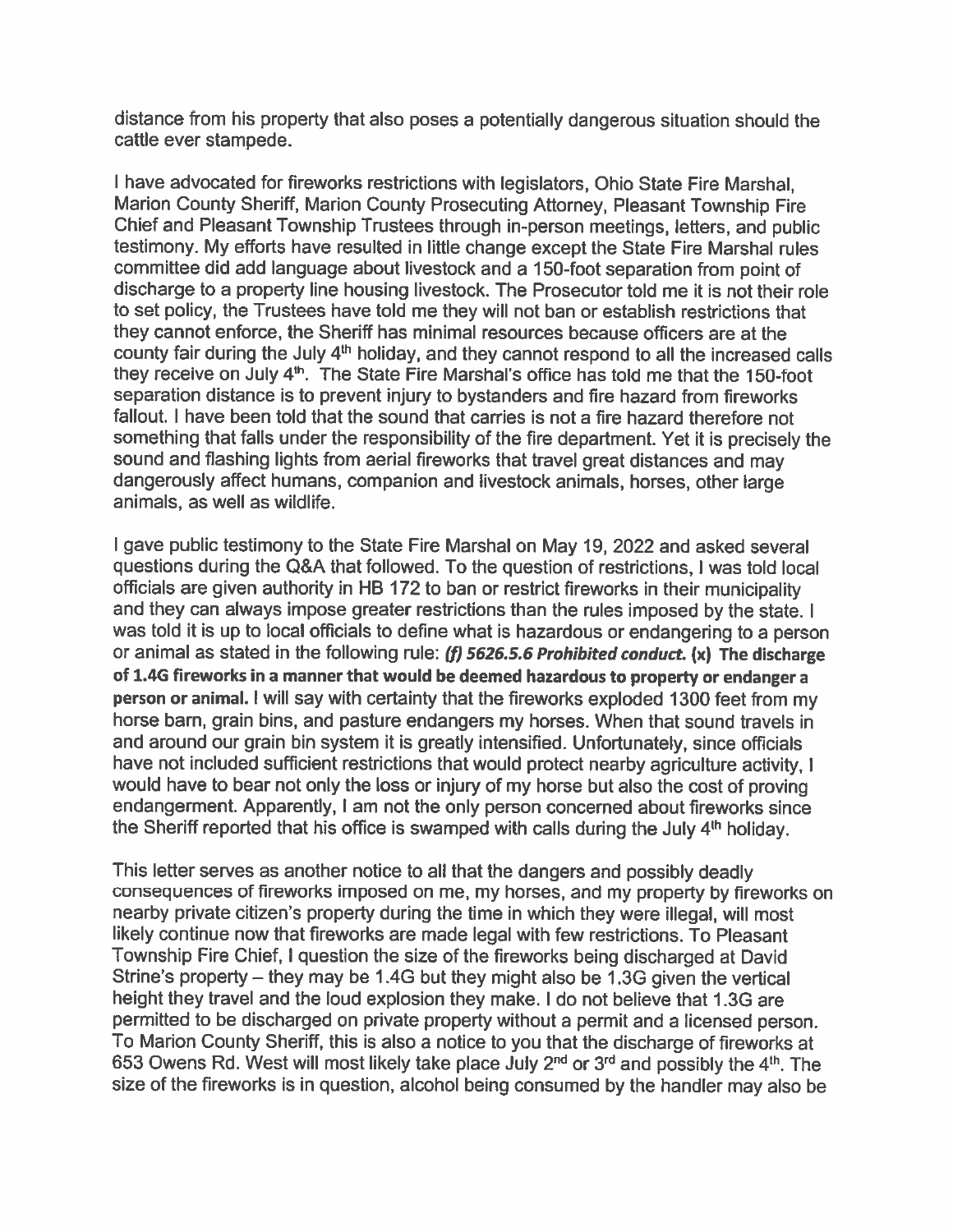possible, children and bystanders must be at least 150 feet from the point of discharge, and there should be evidence that Mr. Strine provided 5-day advance written notice of his intent of time and day he will discharge fireworks to the owner that his property touches and the renter of the barn on that property that houses the livestock which happens to be Robert Lill at 754 Owens Rd. West. A written notice will serve as a warning to us of upcoming plans to discharge fireworks, but it will not change the dangerous results. I will be relieved if this event does not happen this year but if it does, I will contact the Sheriff's office.

I have had Dr. Welker of Welker Veterinary Service evaluate my horse monthly and he absolutely has told me that sedation is not a safe option for my horse due to her age and condition. He has told me that she is alert and content at this stage of her life even though she has acute arthritis, she is not yet ready to be humanely euthanized as a Township Trustee suggested I do as a solution to the fireworks danger near our farm. My horses were competition cutting horses, accustomed to traveling around the country and around noise and distractions so they are not sheltered horses but retired to our farm in their senior years to live out their lives. The other horse owners on my road do not have grain bin systems at their homes and barns and for that reason may not have the same experience with exploding fireworks. Some horses do not respond in a fearful manner when exposed to loud noises, but some respond in an instinctual manner to flee or bolt from what they view as danger.

As I understand there is one more step before the Fire Marshal makes public the rules which they are working hard to do before July 1, 2022. The rules review is in the hands of JCARR and will most likely not change at that level, but I remain hopeful someone will listen. I hope that you all are familiar with the 69-page fireworks law and rules, and particularly page 65 that gives authority to local officials:

((a) 5626.3.1 Local regulation. The provisions of this paragraph are not to be construed in any way to limit the authority of a local governing body to restrict or ban the use of fireworks within their territorial jurisdiction pursuant to division (D) of section 3743.45 of the Revised Code and paragraph (Z)(3)(a)(i)(5626.3.1.1) of this rule. Any such duly enacted law, rule or regulation supersedes any less restrictive provision set forth herein and controls within the territorial boundaries of that jurisdiction.)

and page 67 that outlines prohibited conduct including:

 $(x)$  The discharge of 1.4G fireworks in a manner that would be deemed hazardous to property or endanger a person or animal; (xi) The discharge of 1.4G fireworks within 150 feet of property that houses livestock, measured from the point of discharge to the nearest point of the property line, unless the person who intends to discharge the fireworks provides at least five days written notice to the owner of the property where the livestock is housed which states the date, time, and location where the fireworks will be discharged;).